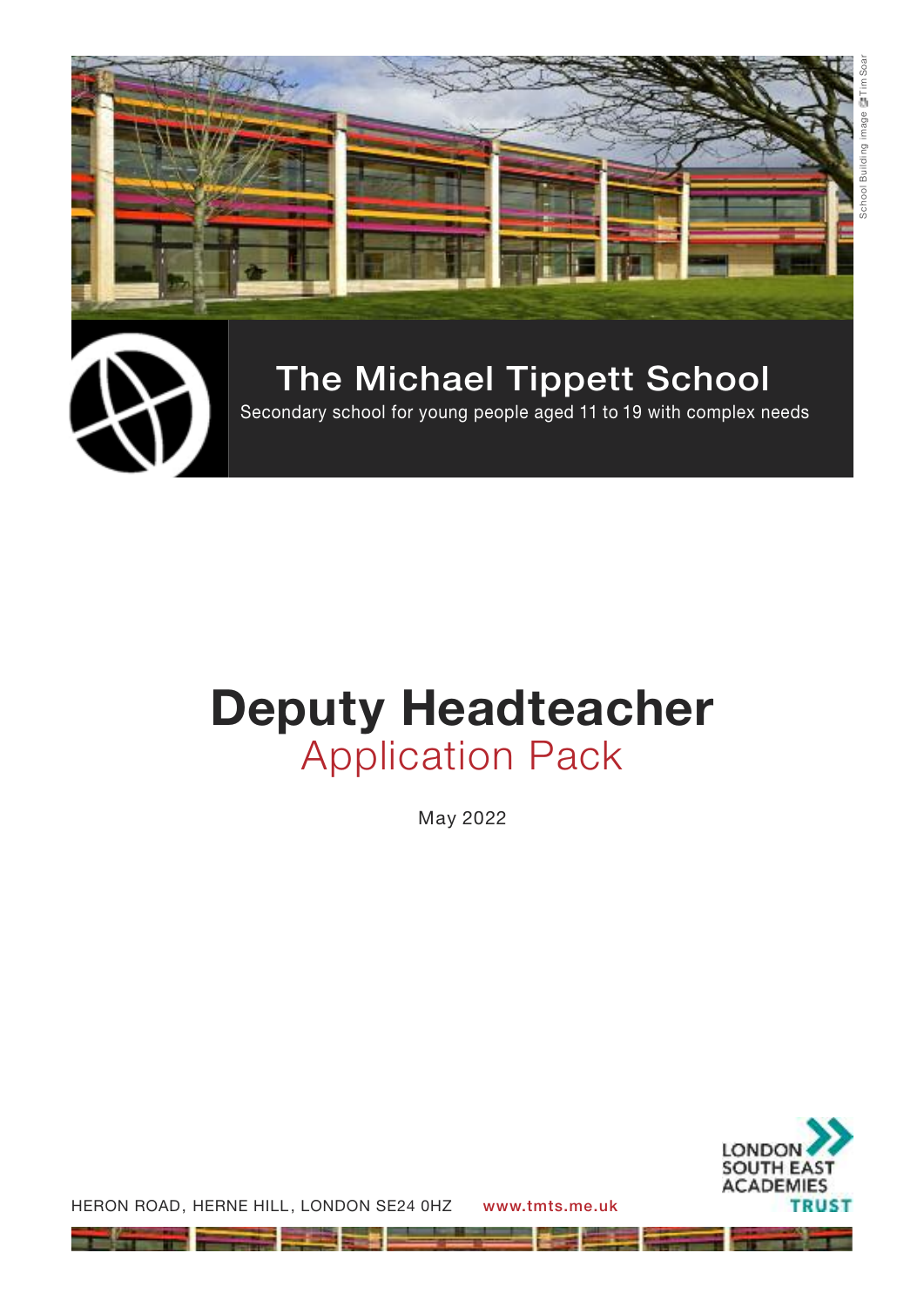R)

page 3 Letter from the Chair of Governors

page 4 Introducing TMTS

pages 5 Job Description

page 6 Person Specification

page 7 How to Apply



DEPUTY HEADTEACHER APPLICATION PACK May 2022 **1998** 2022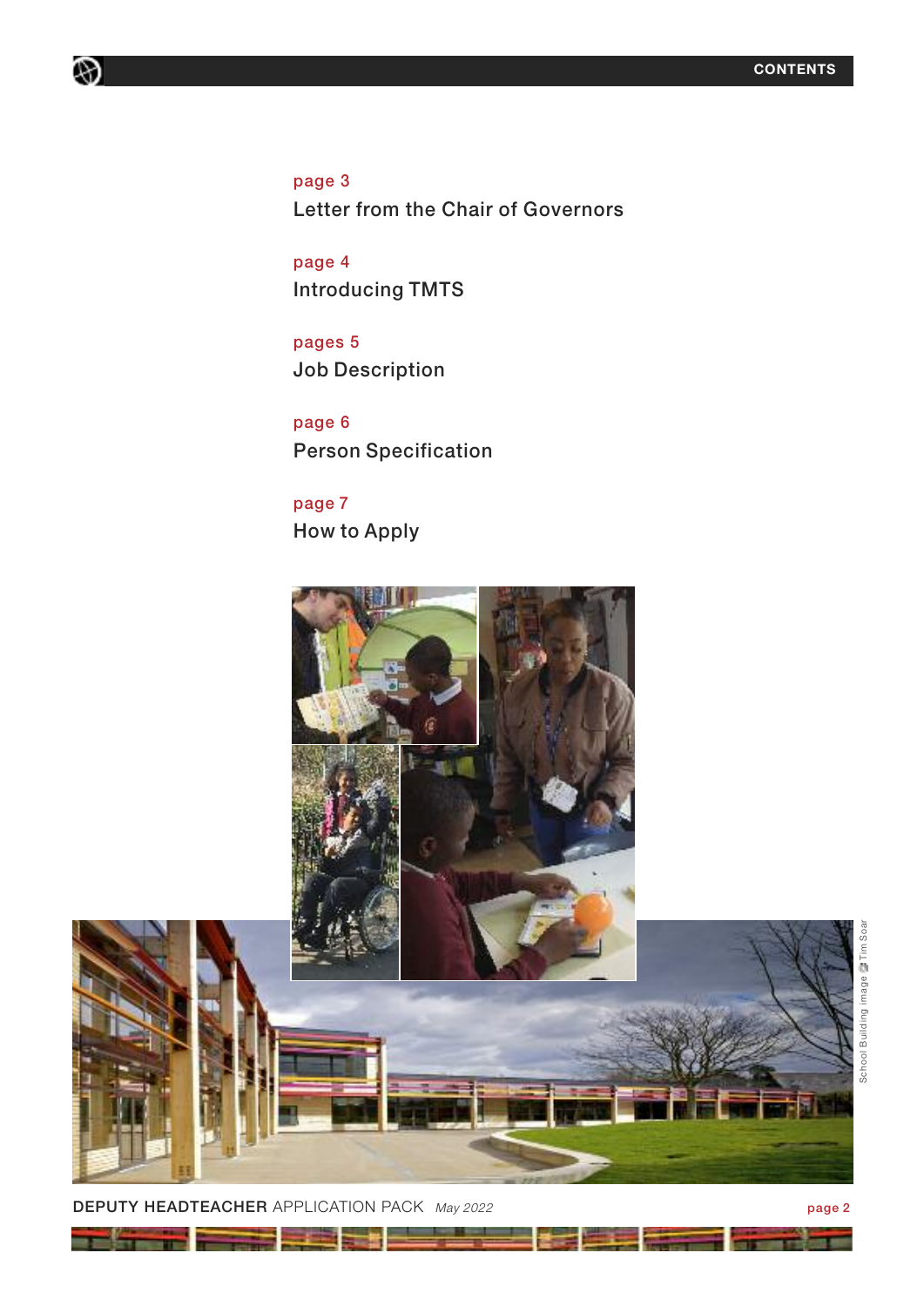May 2022

#### Dear Applicant

Thank you for your interest in the post of Deputy Headteacher at The Michael Tippett School (TMTS).

TMTS provides learning for young people with complex needs (SLD, PMLD, ASD) and has recently gone through a period of change, following November 2021's Ofsted report which required special measures. We are fortunate to currently have an experienced Interim Executive Headteacher in place who has brought the school back into a highly sustainable position, with pupils learning in classrooms taught by skilled SEN teachers supported by teaching assistants trained in complex and medical needs.

In September 2022 the school will convert into an Academy under the wing of the The London South East Academy Trust (LSEAT). We are therefore looking for a Deputy Headteacher who not only has leadership, senior management and teaching experience in special education but can also support the Headteacher in managing the changes inherent in Academy conversion.

The Governing Board has a number of new governors who have been brought into effect the changes necessary and support and advise the Interim Executive Headteacher. Though in post for a relatively short time, we are very pleased with the way in which the school has progressed and finances, learning and assessment and staff welfare have now been stabilised. The Board comprises people with a range of skills, occupations and backgrounds, who are able to provide an array of perspectives and insights to assist the development of the school. Governors have worked as a team to support the Interim Executive Headteacher and the staff in achieving their ultimate goal of enabling pupils to achieve their full potential.

This is an interesting time for the school and we are confident that the leadership and best practice shown by the Interim Executive Headteacher, Interim Head of School and staff will be maintained as TMTS moves into a new era. We are seeking a new Deputy Headteacher to play a leading part in achieving this. Your input will be key to ensuring our pupils receive the best possible education and acquire life skills within a safe and positive environment, and that their parents and carers receive all the support they need in caring for a child with complex needs.

I hope you will feel inspired by our work with young people with complex needs and by the opportunity to join us in this key role.

If you would like to discuss this opportunity informally, I will be happy to take your call on 07983 723313.

You are most welcome to visit our school. To arrange this please call 020 7326 5898.

Yours sincerely,

Judith Hare Chair of Governors

School Bui lding image Tim SoarSchool Building image 翻Tim Soa



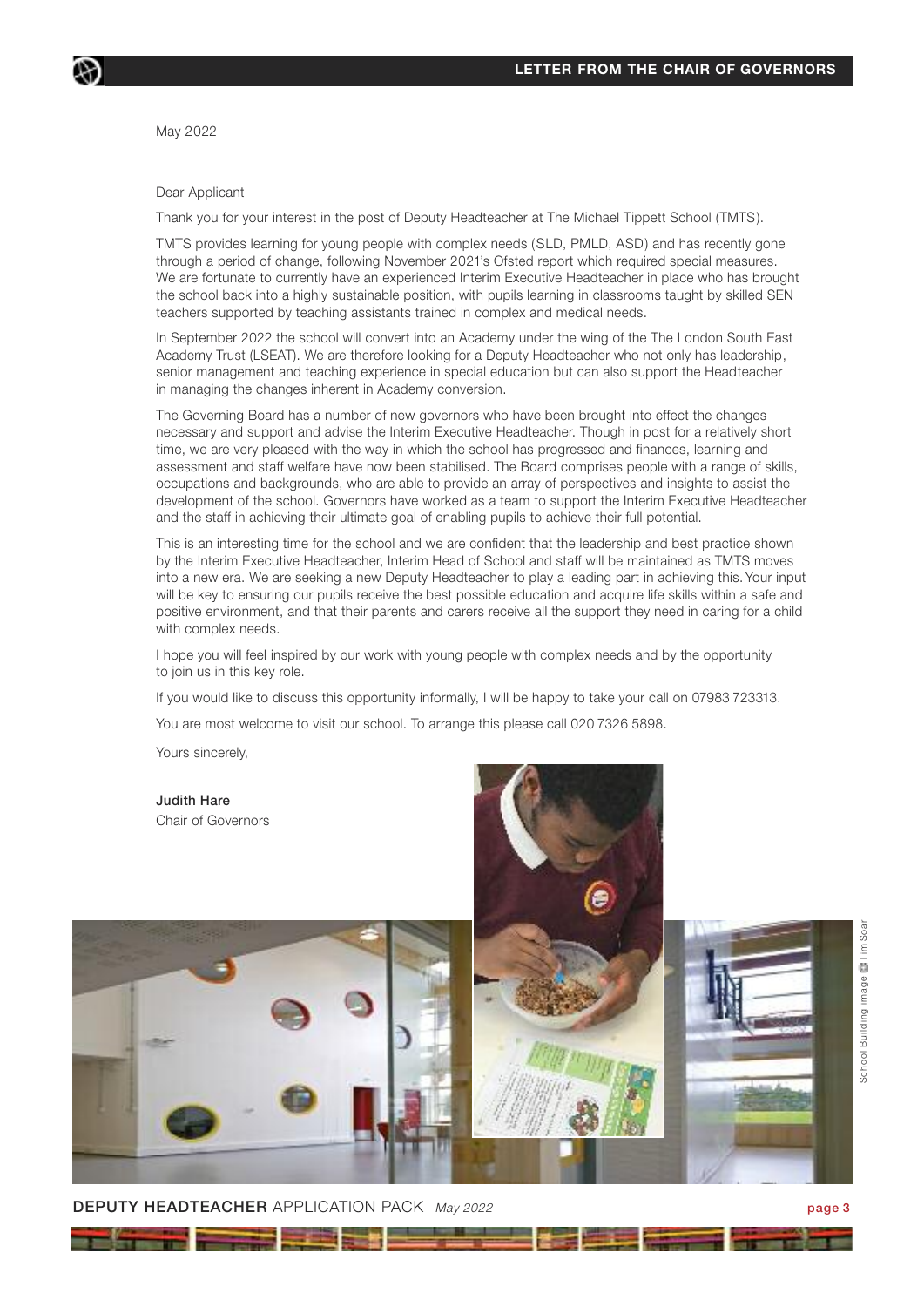The Michael Tippett School (TMTS) is a secondary school for young people with complex learning needs aged 11- 19, providing a curriculum and comprehensive support for students with Severe Learning Difficulties (SLD) or Profound and Multiple Learning Difficulties (PMLD). Many of our learners are also on the Autistic Spectrum, have sensory needs or are physically disabled.

The school was founded in 2001 and we moved into our current, award winning purpose-designed building in 2007. Our learning community comprises 70 pupils and a team of 50 staff in a variety of roles. We are supported by a number of visiting professionals from health, social service and specialist agencies. We work closely with parents, carers and the local community.

## Vision

Our vision is for pupils to make best possible progress due to the personalised curriculum that is suited to their individual needs. Pupils will be able to access lessons as their communication needs will be met consistently. To achieve this, the curriculum has been reviewed and an informal, semi formal curriculum and formal curriculum have been introduced.

#### **Resources**

Specialist resources and facilities are available on-site. Facilities include a hydrotherapy pool, gym equipment, a sensory room, IT equipment including iPads, computers with specialist software packages, augmentative and alternative communication equipment and personalised communication and subject resources. Classroom furniture is adjustable and walls are acoustically treated to help effective communication.

### Support

Pupils have a wide variety of high level support needs. These include health needs such as epilepsy or specific syndromes, communication needs and behavioural support needs. The majority of our pupils are pre-verbal or have very limited spoken language so since the Ofsted inspection in November 2021, there has been a strong drive to train all staff on the use of intensive interaction, autism and communication and communication dashboards.

## **Curriculum**

In January 2022, a new curriculum based on Personal Learning Intention Maps (PLIMs) was introduced.

## **OFSTED**

November 2021

All aspects of school life were evaluated as inadequate. At the time of the inspection, the substantive

Executive Headteacher, the Head of School and the School Business Manager were not in school. An Assistant Headteacher was also away. An interim Executive Headteacher and interim Head of School were leading the school in their absence.

Since the inspection, there has been positive progress in all aspects.



**DEPUTY HEADTEACHER** APPLICATION PACK *May 2022* **page 4 page 4**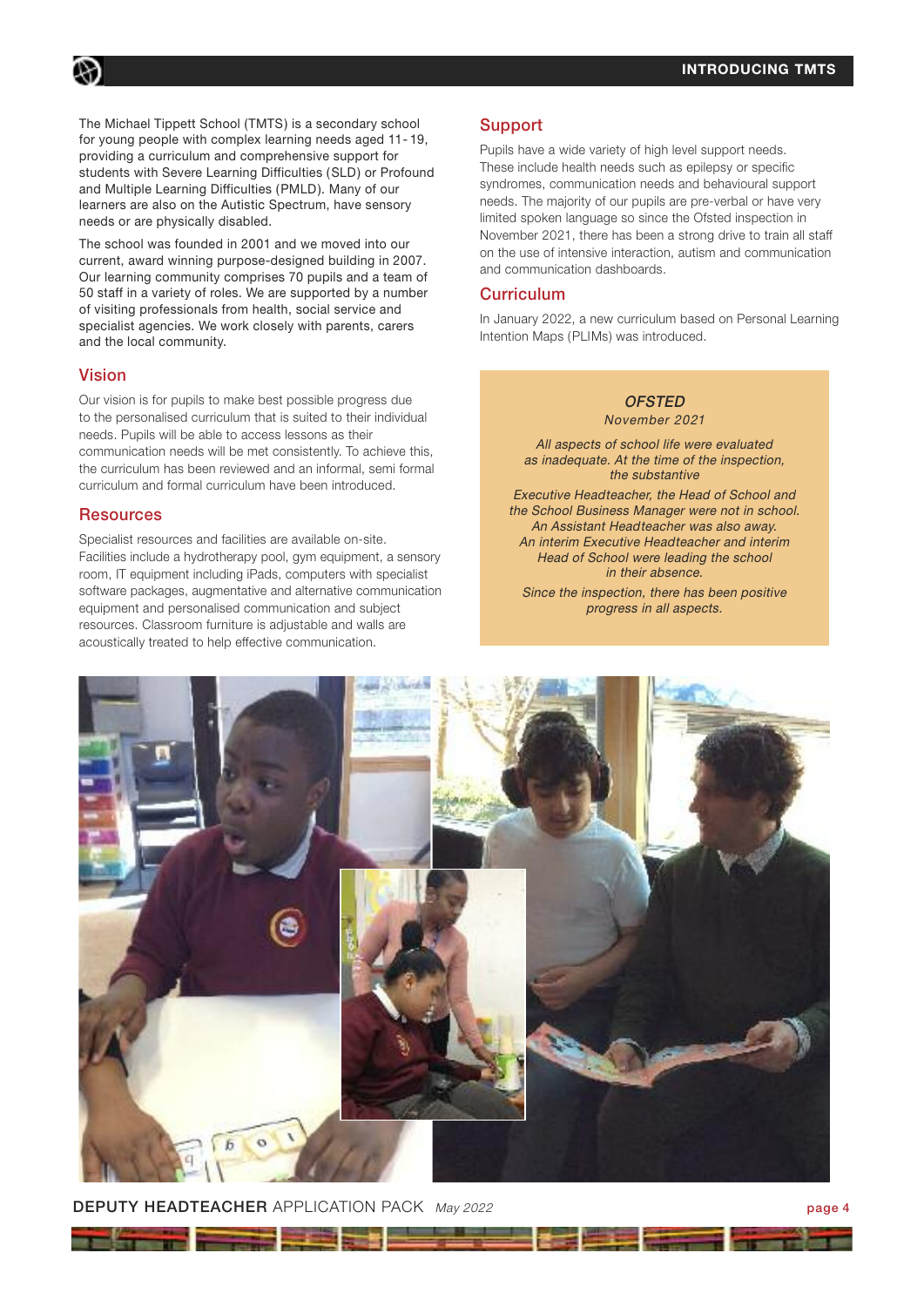## Post title: Deputy Headteacher Responsible to: Headteacher Salary: L14 - L18

## PURPOSE OF THE POST

- **●** To support the Headteacher to deliver the highest possible educational standards in the school, and create an atmosphere and structure in which pupils feel valued and safe and staff have high expectations of them.
- **●** To deputise for the Headteacher in her/his absence.
- To undertake the day to day delegated operational management of the school.



#### KEY RESPONSIBILITIES

- **●** To ensure the effective management of teaching and learning throughout the school.
- **●** To identify staff training needs so they all have an understanding of and meet the special educational needs of pupils.
- **●** Ensure there is a continuous focus on pupil learning and progress, effectively all data and benchmarks to monitor pupil progress.
- **●** Ensure a diverse and inclusive curriculum is in place which is responsive to the needs of individual pupils.
- **●** Assess, monitor and evaluate the quality of planning, teaching, learning and progress, promoting improvement strategies where necessary.
- **●** Ensure the effective deployment of staff to meet the needs of the pupils.
- **●** To ensure high standards of behavior from all staff and volunteers in the school, supported by policies and procedures which promote positive engagement, self-esteem, self-discipline, independence and accountability.
- **●** To develop, implement and maintain effective strategies to promote engagement of the whole school community. In particular to establish effective relationships with all parents/carers and promote their involvement in the pupils' learning and school activities.
- **●** To contribute to regular and effective reporting to the Governing Body on school performance and improvement.
- To monitor the continuing professional development programme for all staff to ensure fair and equitable allocation of resources and targeted development activities which promote school development priorities.

**DEPUTY HEADTEACHER** APPLICATION PACK May 2022 *page 5*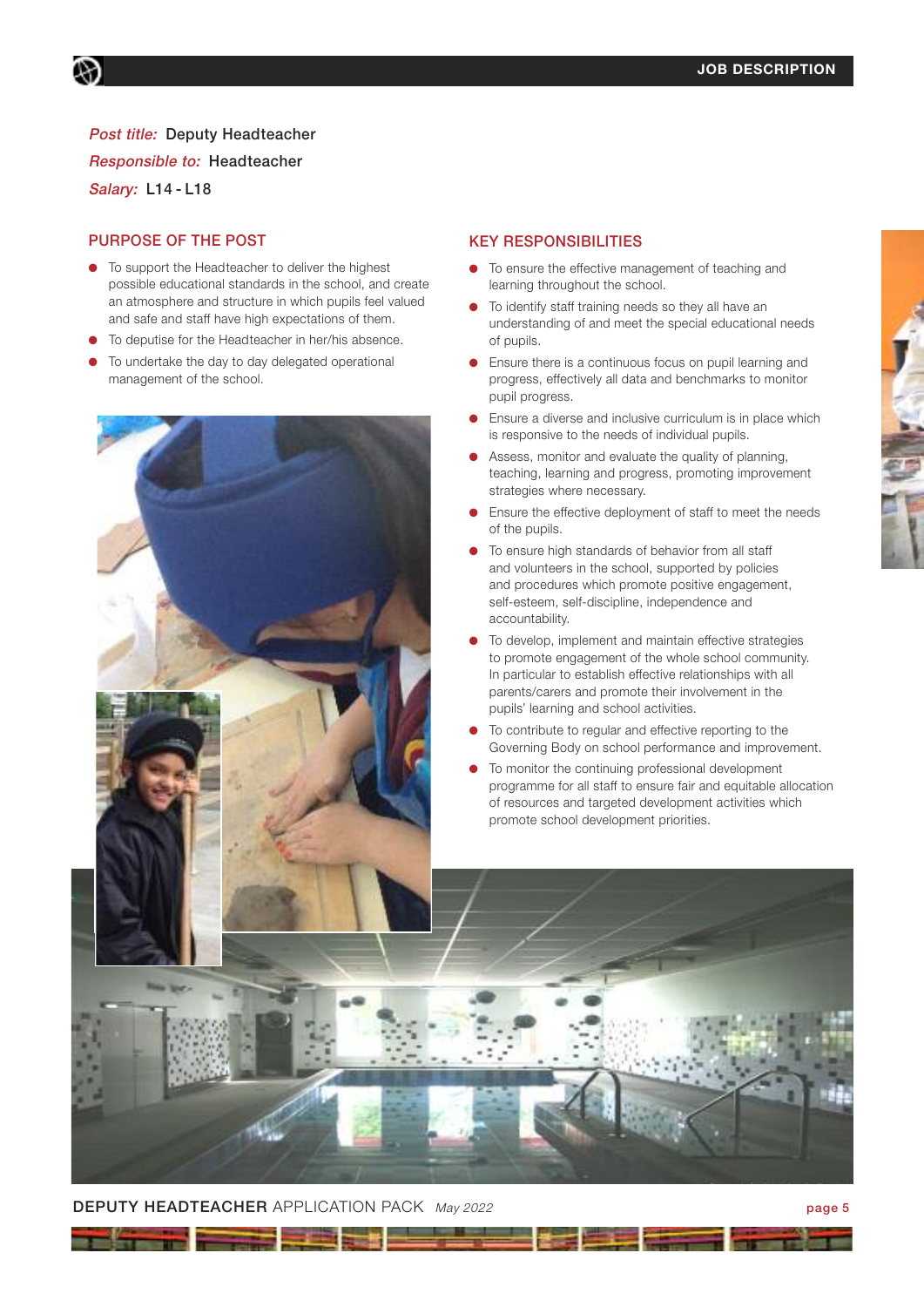$\otimes$ 

## **PERSON SPECIFICATION**

|                                         | <b>ESSENTIAL</b>                                                                                                                                                                                                                                                                                                                                                                                                                                                                                                                                                                                                                                                                                                                                                                                                                                                                                                                                                                    | <b>DESIRABLE</b>                                                                                                                                                                                                                                                                                     |
|-----------------------------------------|-------------------------------------------------------------------------------------------------------------------------------------------------------------------------------------------------------------------------------------------------------------------------------------------------------------------------------------------------------------------------------------------------------------------------------------------------------------------------------------------------------------------------------------------------------------------------------------------------------------------------------------------------------------------------------------------------------------------------------------------------------------------------------------------------------------------------------------------------------------------------------------------------------------------------------------------------------------------------------------|------------------------------------------------------------------------------------------------------------------------------------------------------------------------------------------------------------------------------------------------------------------------------------------------------|
| <b>Qualifications</b>                   | • Qualified Teacher Status.<br>• First degree or equivalent.<br>Expertise in the needs of pupils with PMLD, SLD and ASD.<br>$\bullet$                                                                                                                                                                                                                                                                                                                                                                                                                                                                                                                                                                                                                                                                                                                                                                                                                                               | • Higher degree or post<br>graduate SEN qualification.<br>• National Professional<br><b>Qualification for Headship</b><br>(NPQH).<br>• Additional qualifications in<br><b>Special Educational Needs.</b>                                                                                             |
| <b>Experience</b>                       | • At least 5 years successful teaching in a special school or a mainstream<br>school with a resource provision for pupils with PMLD, SLD and ASD.<br>• Leadership experience at the senior management level in a mainstream<br>or special needs school.<br>• Experience of teaching young people with Special Educational Needs,<br>including those with PMLD, SLD, ASD, within a mainstream or<br>specialist setting.<br>• Experience of developing personalised curriculums for pupils with<br>Special Educational Needs leading to positive academic, social and<br>personal outcomes.<br>• Experience of contributing to school improvement and raising standards.<br>• Experience in taking a lead role in the assessment of pupils progress and<br>the statutory assessment process, including Education, Health Care Plans<br>and the annual review process.                                                                                                                 | Experience of teaching in<br>$\bullet$<br>more than one key stage.<br>• Experience of working<br>with and involving school<br>governors.                                                                                                                                                             |
| Knowledge and<br><b>Understanding</b>   | Knowledge of the SEND Code of Practice and statutory requirements<br>$\bullet$<br>for children with SEND.<br>• Knowledge and understanding of the National Curriculum at secondary<br>school level and its application in special schools.<br>• Knowledge and understanding of how to use effective SEND approaches<br>for a range of learning, physical and associated behavioural difficulties.<br>• A good understanding of the use of data in assessment, target setting<br>and progress of pupils.<br>Knowledge of strategies for developing effective teachers.<br>$\bullet$<br>• A good understanding of school finance and budget management.<br>• Knowledge of assessing and managing risks to pupils including knowledge<br>of safeguarding and safer recruitment procedures.<br>• Knowledge of school evaluation and how schools are evaluated against<br>the Ofsted framework<br>• A sound knowledge of using ICT to support learning and teaching<br>in the classroom. | • Expertise and knowledge<br>of strategies that can be<br>used to make the curriculum<br>accessible for children with<br>range of SEND, including<br>augmentative and alternative<br>communication systems.<br>• Knowledge of the statutory<br>requirements of the Disability<br>Discrimination Act. |
| Leadership<br><b>Skills</b>             | • Ability to lead and manage colleagues both individually and as a team.<br>Evidence of an ability to delegate tasks and devolve responsibilities<br>$\bullet$<br>and monitor performance effectively.<br>• An ability to co-ordinate and motivate a team and manage change<br>sensitively including conflict resolution.<br>• Ability to manage the school efficiently and effectively on<br>a day-to-day basis                                                                                                                                                                                                                                                                                                                                                                                                                                                                                                                                                                    |                                                                                                                                                                                                                                                                                                      |
| <b>Decision</b><br><b>Making skills</b> | • An ability to make professional, managerial and organisational decisions<br>based on informed judgements.<br>• An ability to think creatively to anticipate and solve problems.                                                                                                                                                                                                                                                                                                                                                                                                                                                                                                                                                                                                                                                                                                                                                                                                   |                                                                                                                                                                                                                                                                                                      |
| Communication<br><b>Skills</b>          | • Excellent communication and inter personal skills.<br>• An ability to communicate orally and in writing to a range of audiences<br>in an effective manner.<br>• Ability to establish, develop and maintain good relationships.                                                                                                                                                                                                                                                                                                                                                                                                                                                                                                                                                                                                                                                                                                                                                    |                                                                                                                                                                                                                                                                                                      |
| Self-Management<br><b>Skills</b>        | • Ability to plan, prioritise and evaluate effectively.<br>Be self-motivating and set personal goals.<br>$\bullet$<br>• Ability to manage time effectively, work under pressure and meet deadlines.                                                                                                                                                                                                                                                                                                                                                                                                                                                                                                                                                                                                                                                                                                                                                                                 |                                                                                                                                                                                                                                                                                                      |
| <b>School Ethos</b>                     | • Ability to build and maintain effective relationships with parents, carers,<br>partners and the community that enhance the education of all pupils.<br>• Demonstrate an ability to support and help develop a vision for high quality<br>education which promotes spiritual, moral and cultural development.                                                                                                                                                                                                                                                                                                                                                                                                                                                                                                                                                                                                                                                                      |                                                                                                                                                                                                                                                                                                      |
| <b>Personal</b><br><b>Attributes</b>    | • Be adaptable to changing circumstances and ideas.<br>Willingness to seek advice and support if needed.<br>$\bullet$<br>Ability to motivate, inspire and challenge self and others.<br>$\bullet$<br>Approachable, fair and consistent.<br>$\bullet$<br>• Positive and enthusiastic personality.                                                                                                                                                                                                                                                                                                                                                                                                                                                                                                                                                                                                                                                                                    | page 6                                                                                                                                                                                                                                                                                               |